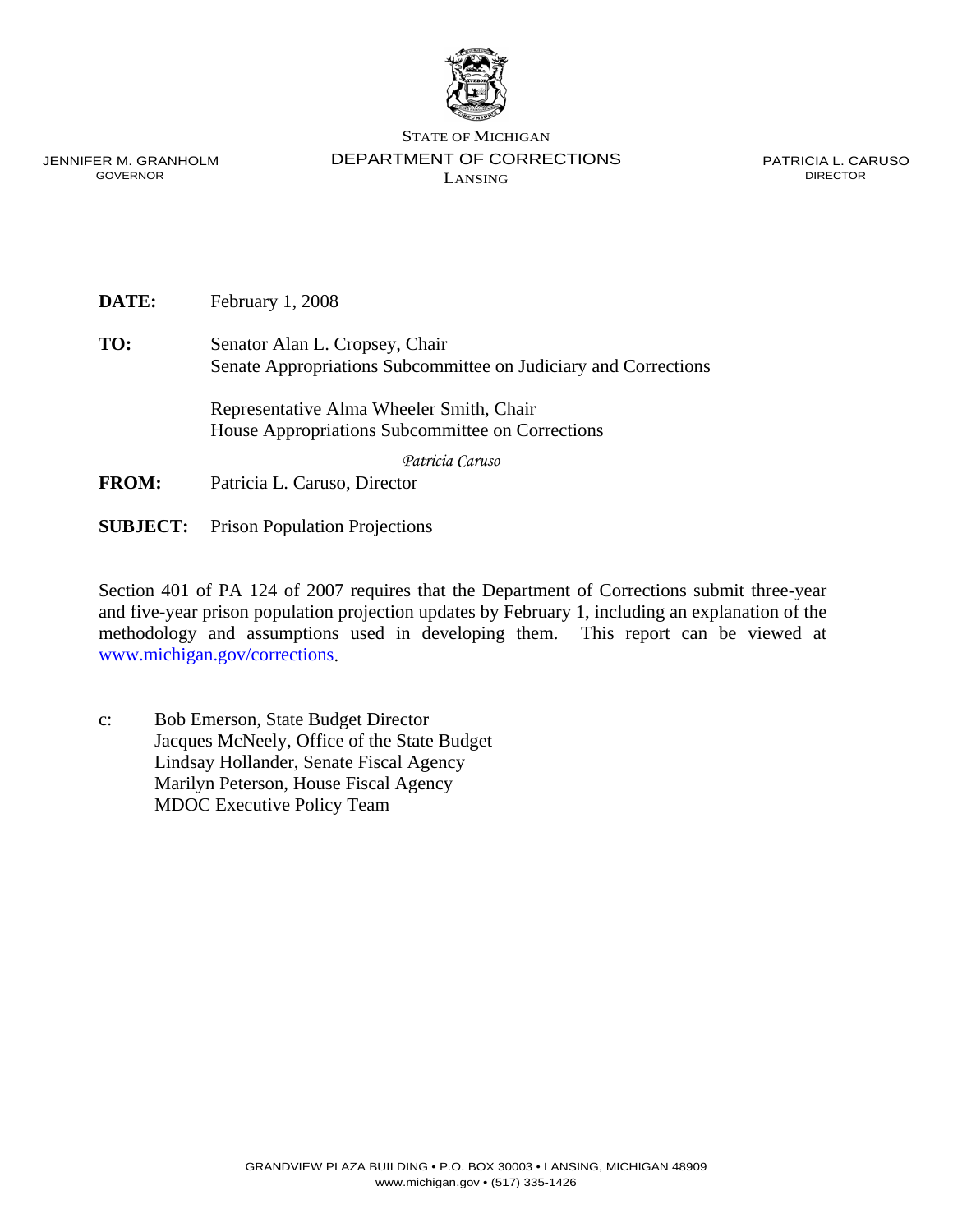### **REPORT TO THE LEGISLATURE Pursuant to P.A. 124 of 2007 Section 401 Prison Population Projection Report January 2008**

After 20 years of nearly continuous prison population growth - as high as 4,000 prisoners a year at times the size of Michigan's prison population was successfully controlled for more than three years under the Department's Five Year Plan to Control Prison Growth (from October 2002 through February 2006). During that time, prison population was gradually reduced by nearly 1,200 inmates through calendar year 2004, and then it rebounded gradually by about 900 from the start of calendar year 2005 through the first couple of months of 2006. At the end of that time, the prison population remained 262 inmates lower than what had been the record high in October of 2002.

Then, in late February of 2006, some highly publicized crimes caused the entire Michigan criminal justice system to react with an escalating pattern of more arrests, more sentences to prison, fewer paroles and more revocations of parole. As a result, the prison population increased by 2,077 in calendar year 2006 (4.2%). Review of circuit court activity, prison intake, prison release and violator return trends in 2006 compared to 2005 indicated that the entire criminal justice system had become much tougher virtually across the board.

As a result of aggressive efforts to ease these trends, the prison population increased by only 100 inmates through the first three months of 2007 to a new record high of 51,554 inmates at the end of March. Nevertheless, available net operating capacity had dwindled to 420 vacant beds (less than 1% of capacity). With continued growth otherwise expected, the Department then took decisive action to further control growth by:

- Accelerating the Michigan Prisoner ReEntry Initiative (MRPI) in-reach processes by two months for inmates who were already past their earliest release dates and approved for parole via MPRI.
- Initiating a review by the parole board of prisoners who were serving active sentences for only drug or other nonviolent, non-weapon crimes and who were past their earliest release dates.
- Initiating a short-term MPRI Community Placement Program demonstration project for such prisoners when deemed appropriate by the Parole Board to mitigate and control risk, featuring a system of integrated transitional services coupled with rigorous drug testing and sanctions. The program consisted of four phases which assessed, referred, and placed targeted parolees into community-based transitional residential housing and services. The initial phase was the standard MPRI In-Reach phase, followed by placement in a community-based programming center, and then eventual transition to an approved home placement (with electronic monitoring as necessary), along with access to programming, assistance and services. The final phase allowed for periods of return to the community-based programming center if necessary for reasons such as rule noncompliance, family conflict or loss of home status.
- Initiating a review of the potential for paroles and commutations of medically fragile prisoners with high medical costs who posed little to no threat to public safety if released.
- Implementing the Executive Clemency Advisory Council to identify and review potential cases for commutation and parole consideration for reasons such as declining health.
- Achieving a 26% reduction in parole failures among MPRI participants, along with better outcomes for the parole population as a whole, yielding over 1,000 fewer parole revocations for the year. The results of the MPRI have been promising enough so far to move it up to scale in FY 2009. We plan to engage over 6,500 prisoners in the MPRI in FY 2009.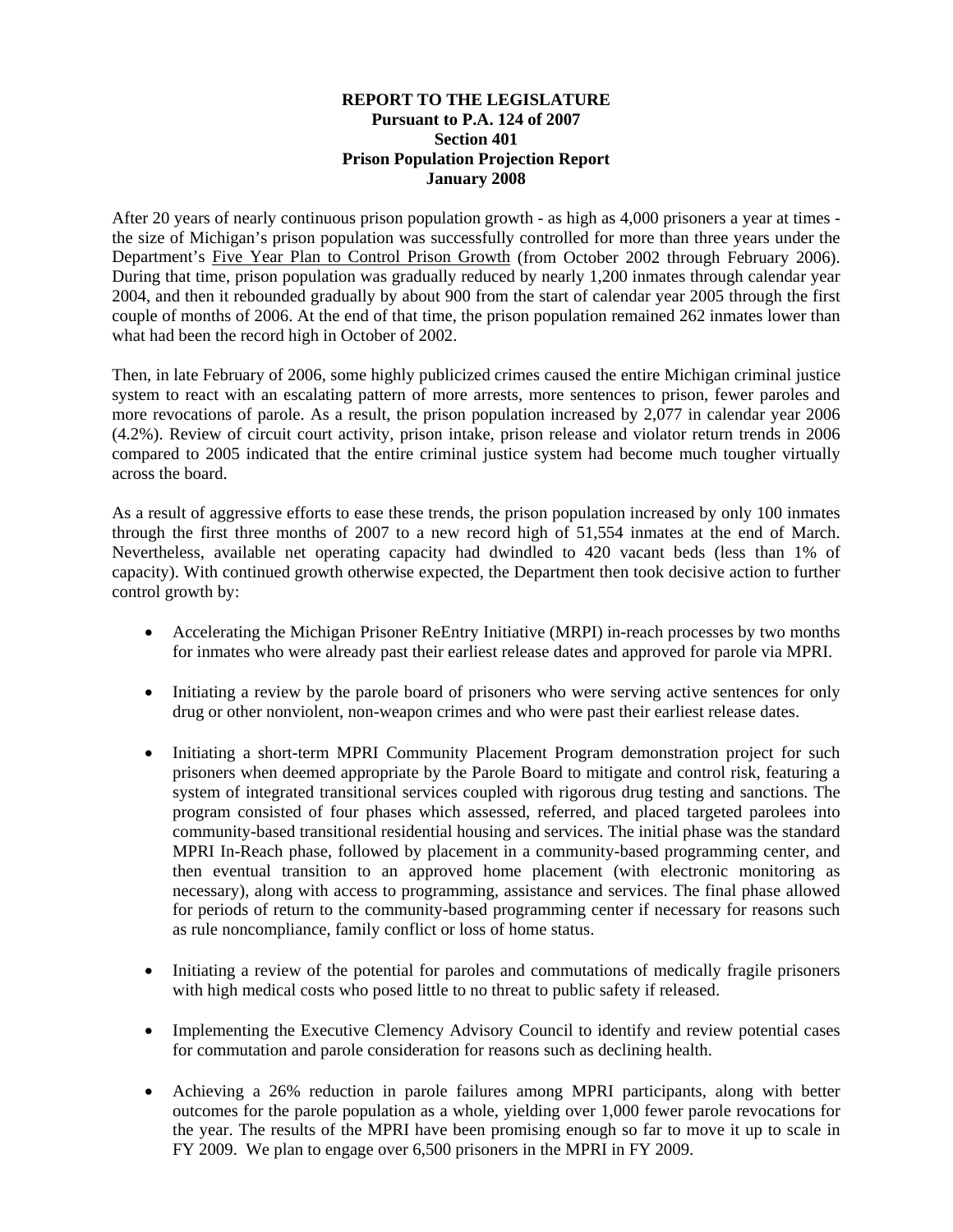These actions resulted in additional paroles (despite a stable parole approval rate) while simultaneously reducing parole failures (despite a record high parole population), brought an end to the large monthly population increases that had occurred in 2006, and produced seven consecutive months of prison population decline in 2007. From April through October, the prison population was reduced by 1,653 inmates (an average of 236 per month). Despite an increase in prison population of 302 inmates during the last two months, the Michigan prison population ended calendar year 2007 at 50,203 prisoners, which is 1,251 fewer than a year ago (-2.4%). While this accomplishment is noteworthy, it is short-lived: Leading indicators now suggest that the prison population increases of the past two months may be the harbinger of another cycle of growth, especially because approved paroles pending release in future months are down from a year ago (as will be discussed in the Assumptions Section of this report).

## **Prison Population Projection Methodology**

Michigan's prison population projections are generated by a computerized simulation model, developed originally by the National Council on Crime and Delinquency (NCCD) [their initial mainframe computer model, not the later micro-based, somewhat generic, and thus comparatively superficial PROPHET system]. It was then adapted for Michigan by research and planning staff in the Michigan Department of Corrections. The computerized simulation model mimics the movement of prisoners through the Corrections system and uses past practice and prior year trends to predict future patterns.

The projection model itself is simply an automated shell into which numerous probability distribution arrays must be fed (after creation outside the model by extensive statistical analyses), regarding how and when prisoners move through the various points in the corrections process (e.g., intake at reception, time to each subsequent parole hearing, likelihood of parole, timing of release to parole, chances of return as a violator, and discharge from sentence). These arrays are broken down by the various population subgroups with particular characteristics (i.e., offense, sentence length, etc.).

Michigan's projection model incorporates finer resolution than the original NCCD model. For example, Michigan's model has up to 50 distinct maximum-term groups, each of which can have up to six minimum-term pairings. This level of detail allows particular attention to relatively short sentences of 2 years or less, which have the most influence on 3 to 5 year projection accuracy.

The projection model does not forecast the annual number of prison admissions; but once entered as values, the model does disaggregate admissions randomly based on past distributions. Then, the projection model simulates the flow of existing prison population and new intake through the system, including feedback loops for parole violators with and without new sentences.

The source of the raw data for the projections is downloads from the MDOC Corrections Management Information System (CMIS), and the data are analyzed via the Statistical Package for the Social Sciences (SPSS). Once the projection model shell is populated with probability distribution arrays, numerous iterations of the model are run, "fine tuning" against two or more years of historical, actual trace vectors for purposes of validating the rebuilt data. Multiple projection runs can be combined – especially in times of particular uncertainty – to generate a confidence interval based on the monthly minimums and maximums for all of the runs, with the expectation that future population will more assuredly fall within the confidence interval.

After a successful result is obtained (which must track past trends accurately, and must correspond to short-term expectations for the future informed by considerable independent analysis of recent trends), then the projections are issued by the department. The model can also be used for "what if" analyses, such as simulating the impact of proposed legislative sunset provisions on modifications to sentencing laws.

Exceptions to the model's track record of better than 99% short-term projection accuracy have sometimes occurred over the years, when criminal justice practices and trends deviated from the past or showed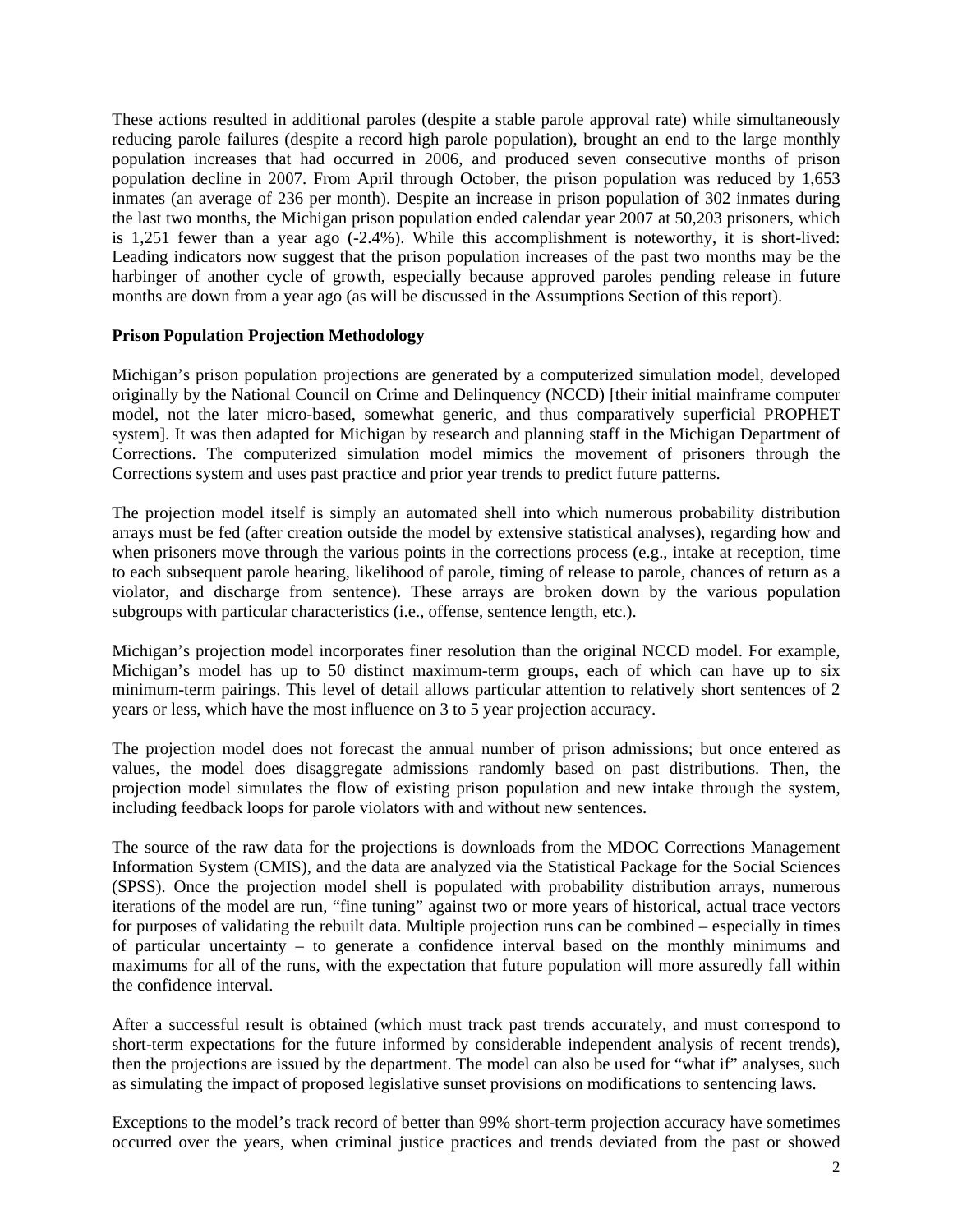unstable or uncharacteristic patterns – in which case the problem has generally been inadequate history against which to validate and fine-tune the results. Long-term projections are generally considered less reliable because of the difficulty associated with predicting multi-year prison intake volume as well as changes in laws and policies that may affect the underlying statistical distributions which drive the model. That is why the projections are updated at least once each year – to adjust for any new laws, policies, court rulings, operational practices or trends.

### **New Prison Population Projection Assumptions**

#### Prison Intake

Felony court dispositions data for 2007 through September showed a 2.8% increase in total dispositions (offenders) from the same time period in 2006, but the prison commitment rate had fallen by about 1% from 2006, essentially back to the rate that was experienced in 2005. The net result was a modest decrease of 3.5% in prison intake during 2007 compared to 2006, although that represents less than 400 fewer admissions against the all-time record high established in 2006. This projection update assumes that annual prison admissions will stabilize at the 2007 level absent new approaches to control prison growth.

#### Community Residential Programs (CRP) Prisoner Population

The CRP prisoner population is assumed to stay fixed at a very small size (only 30-50 prisoners over the past six months) throughout this projection update because the pre-Truth-in-Sentencing (TIS) prison population that remained eligible for CRP placement before reaching the ERD (Earliest Release Date) has dwindled to little or nothing. Post-ERD prisoners continue to be accepted into the program under certain conditions, but there has been no sign of any potential for growth under the current eligibility requirements.

Obviously, consideration will need to be given to redefining the concept and role of CRP in the future if the program is to remain tenable. At its peak, CRP had placed nearly 3,500 low-risk prisoners into community corrections centers and on electronic monitoring who were actively involved in getting established with housing and jobs in the community to demonstrate their readiness for parole approval, with only a 1-2% rate of new felony convictions. The CRP demonstration period in advance of parole consideration is a vital benefit of the program, as the parole approval rate for successful CRP prisoners is 95-98%, while the parole approval rate for their contemporaries housed in camps is only 68%.

#### Parole

There were a record high number of moves to parole in calendar year 2007 (nearly 700 more than the previous record set in 2003), due to a record high number of parole decisions. The parole approval rate was essentially stable at 52% (52.4% in 2007 versus 51.7% in 2006 for a difference of  $\langle 1\% \rangle$ . This projection update assumes that the annual number of moves to parole will decrease from the 2007 record level to a more modest average of the past several years absent new approaches to control prison growth. The reasons for this assumed decrease and then leveling off include:

- The unprecedented high number of parole decisions in 2007 was largely the result of efforts by the Department to control growth via the actions described earlier in this report, and the impact of those actions had stabilized by the end of October.
- A secondary result of the high numbers of parole releases and low numbers of parole failures in 2007, is a decrease in the numbers of lower risk, low security level cases with high and average parole guidelines scores who are becoming eligible for parole consideration in future months. Many prisoners who had been past their earliest release dates have now already been released, and the reduced parole failures have made fewer returned cases available for potential re-parole.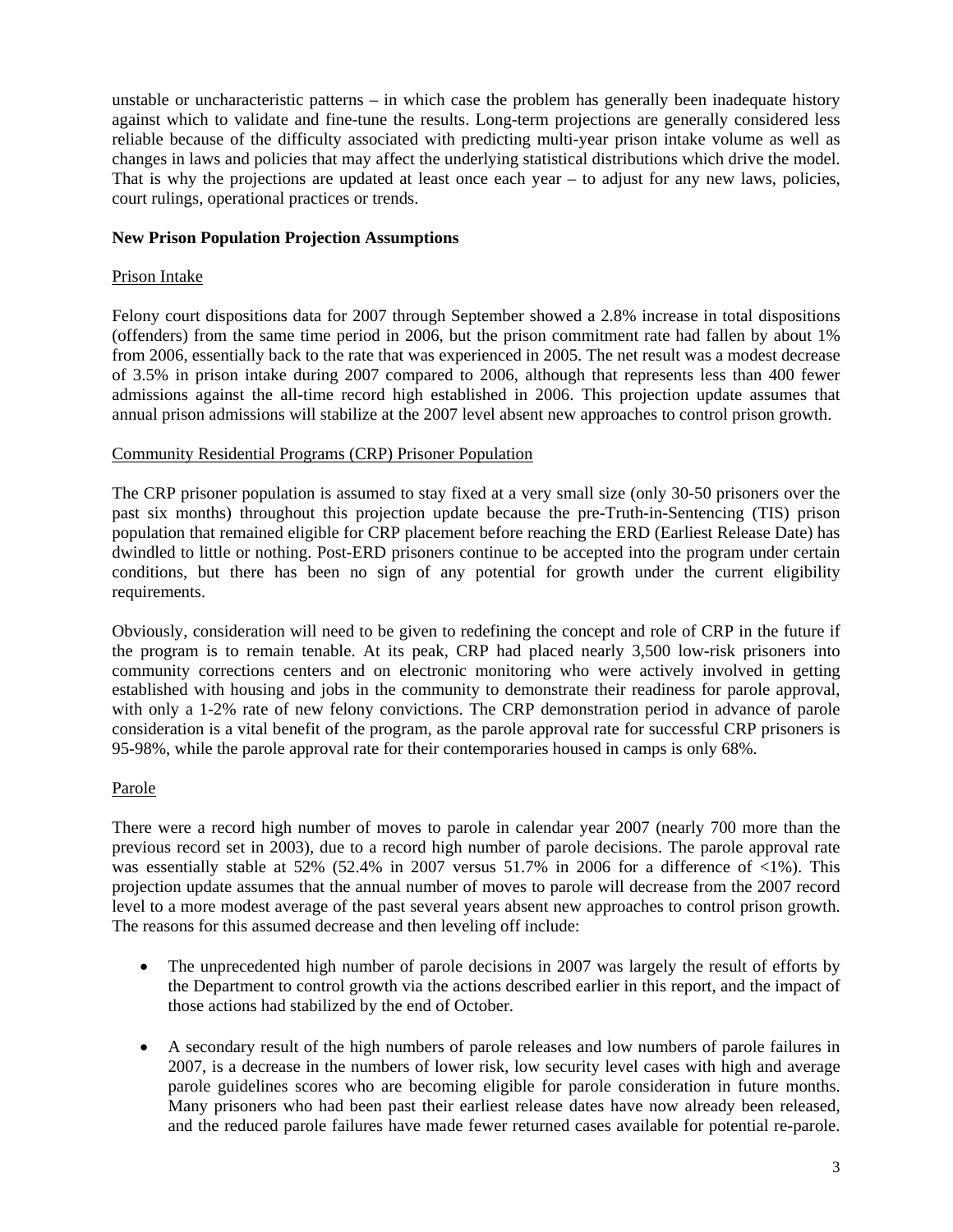Consequently, the parole board now has fewer cases to consider and those remaining cases are less desirable candidates for parole.

• The modest reduction in new prison intake in 2007 has resulted in fewer relatively short sentence cases approaching their earliest release dates, further depressing the future parole board decision frequency for cases with comparatively higher parole approval rates.

Evidence in support of the assumed decrease in moves to parole from 2007 is that moves to parole in the last two months of 2007 were fewer in number than in 2006, and that there were about 700 fewer already approved future paroles-in-hand at the end of 2007 than there were at the end of 2006.

## Parole Violator Technical Returns to Prison (parole revocation)

Continued statewide expansion of the Michigan Prisoner ReEntry Initiative and continued progress toward implementation of the full MPRI model, along with many other related efforts by the department to improve parolee success (such as collaborative case management, and the opening of the Tuscola ReEntry Center, for example), contributed to a 33% reduction in the number of parole revocations in 2007, despite record high numbers of moves to parole and a record high parole population in 2007. This projection update assumes that the annual number of parole revocations will stabilize yet gradually decline further – especially now that the MPRI has been expanded statewide in FY 2008 and will be brought up-to-scale beginning in FY 2009. There is a possibility that parole revocations may rebound somewhat in 2008 given the large parole population that now exists, and given that many of these parolees will have been in the community long enough to approach what had been the average time to return to prison for those who fail.

## Ongoing, Expanded and New Initiatives

This projection update assumes varying impact from ongoing and expanded initiatives, which is difficult to isolate because of the complexity of the individual impacts on each other (i.e., they target similar cases at different stages in the system), so overall impact is derived from the projection model.

There will likely also have to be new initiatives proposed in the coming months since the anticipated prison capacity cannot accommodate the eventual size of the prison population that is projected by this forecast. Options will be identified, assessed on their merits, and proposed following thorough consideration of possible courses of action. The Department anticipates the announcement and explanation of proposed new strategies to address renewed prison population growth during and shortly after the release of the Governor's FY 2009 budget recommendations.

# **Prison Population Projections and Bedspace**

\_\_\_\_\_\_\_\_\_\_\_\_\_\_\_\_\_\_\_\_\_\_\_\_\_\_\_\_\_\_\_\_\_\_\_\_\_\_\_\_

Chart 1 summarizes the revised and extended prison population projections through 2012, and shows both the tremendous gains in prison population stability achieved in 2003-2005 as well as in 2007. Table 1 (quarterly figures) and Table 2 (monthly figures) show the specific revised projection details. Chart 1 also shows planned future net operating capacity, demonstrating the points in time at which this projection update now expects prison population to exceed the minimum capacity availability threshold of 350 beds (June 2008), and to exceed the total net operating capacity (April 2009) absent new approaches.

*Planning and Community Development Administration; February 1, 2008*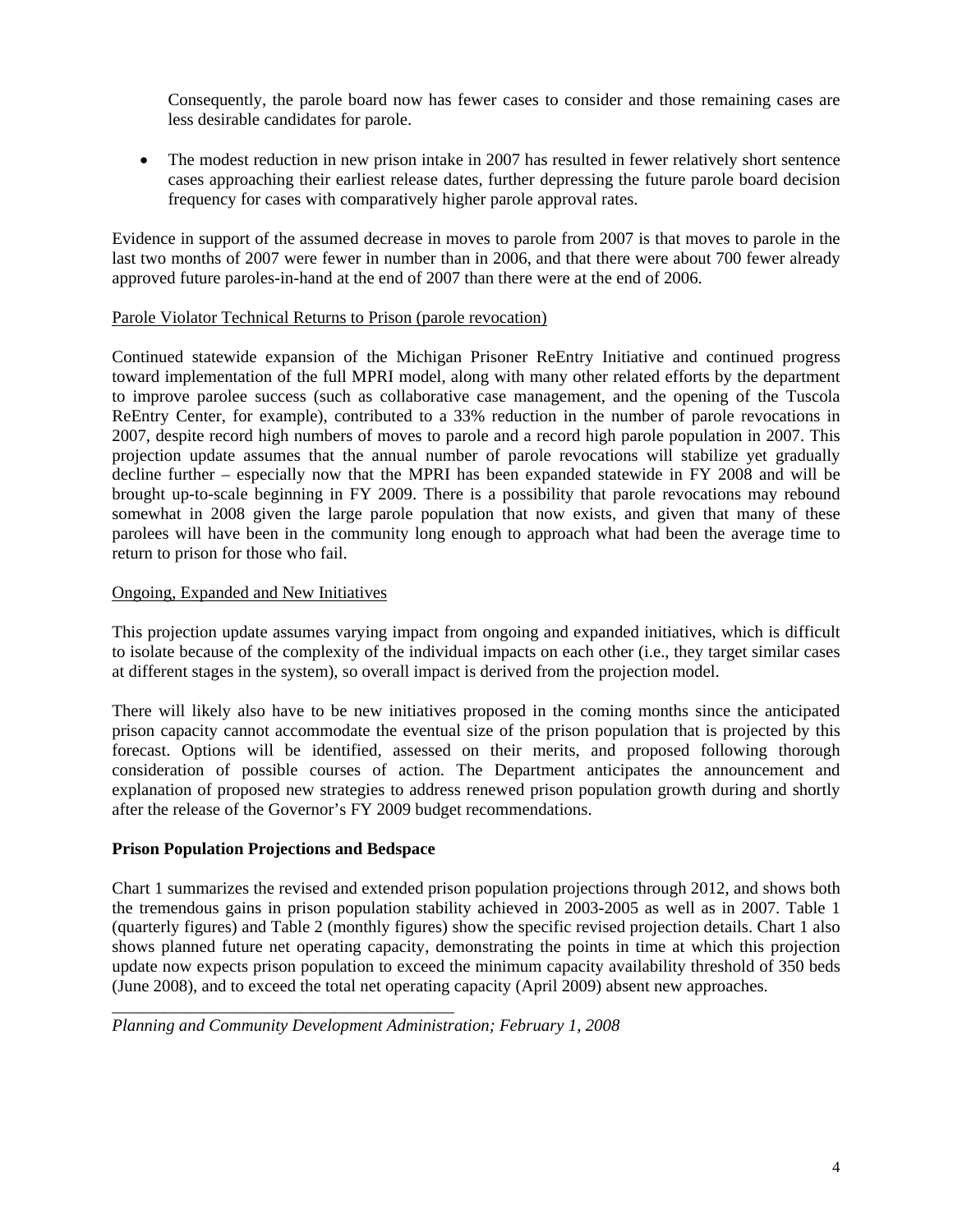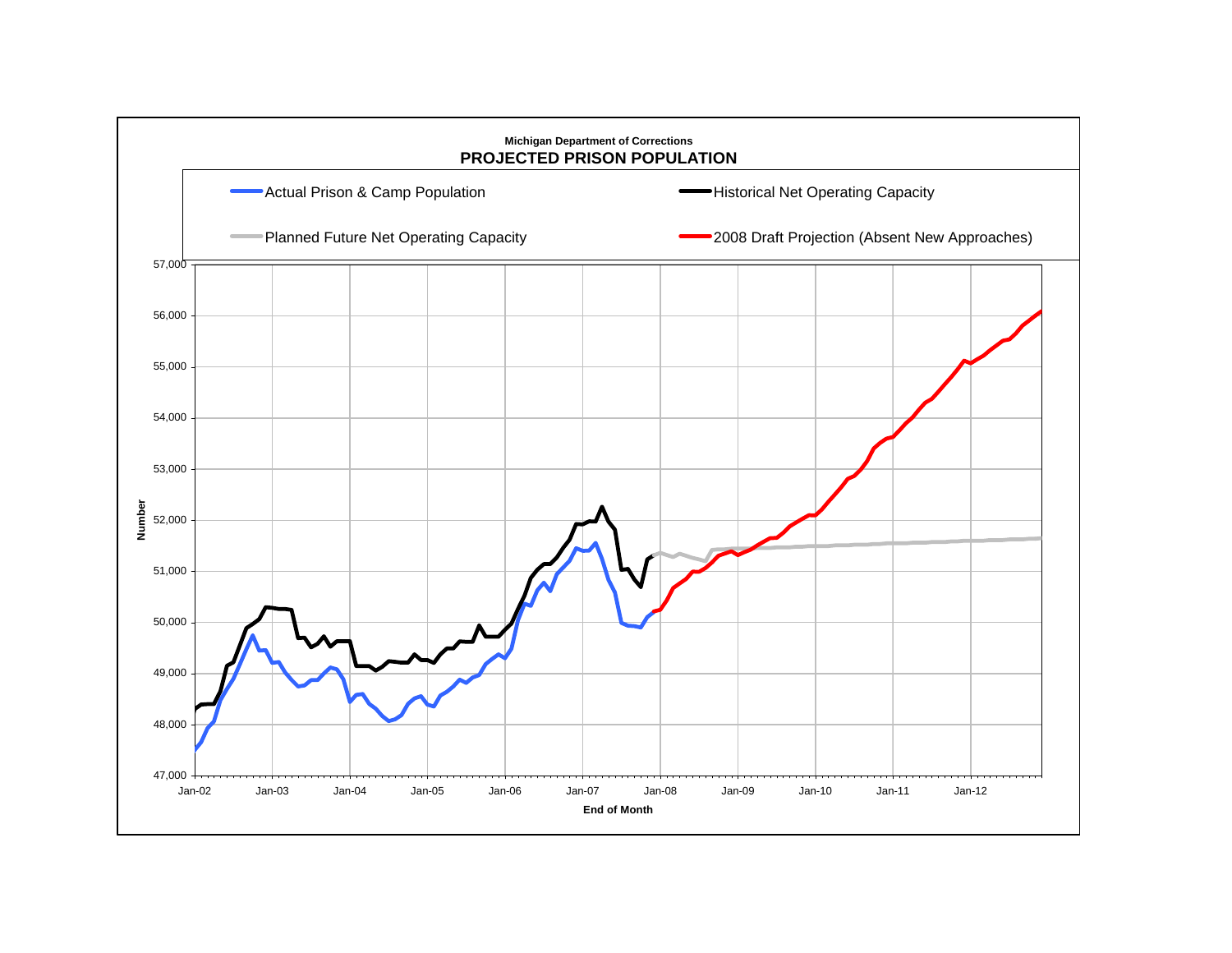Table 1 **Projected Prison Population January, 2008**  End of Month Total Prisoner Population **Projection Subtract** Estimated CRP Projected Prison/Camp **Population** Yearly **Growth** Mar-08 50,712 40 50,672 Jun-08 51,033 40 50,993 Sep-08 51,215 40 51,175 Dec-08 51,434 40 51,394 1,191 Mar-09 51,465 40 51,425 Jun-09 51,690 40 51,650 Sep-09 51,919 40 51,879 Dec-09 52,140 40 52,100 706 Mar-10 52,399 40 52,359 Jun-10 52,850 40 52,810 Sep-10 53,195 40 53,155 Dec-10 53,638 40 53,598 1,498 Mar-11 53,937 40 53,897 Jun-11 54,342 40 54,302 Sep-11 54,700 40 54,660 Dec-11 55,164 40 55,124 1,526 Mar-12 55,261 40 55,221 Jun-12 55,552 40 55,512 Sep-12 55,847 40 55,807

Dec-12 56,134 40 56,094 970

MDOC Office of Research & Planning 01/09/08